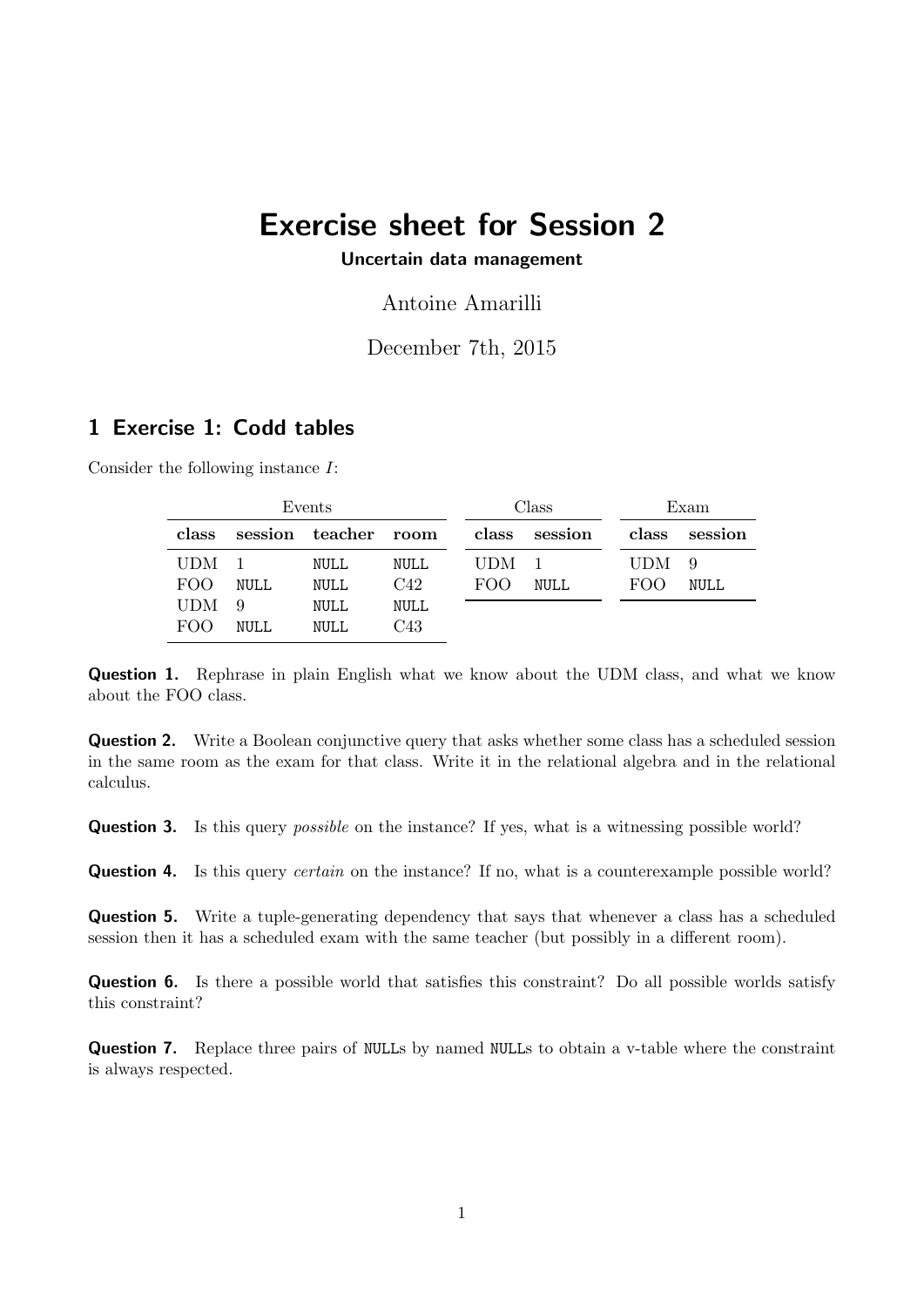# 2 Exercise 2: v-tables and c-tables

Consider the following instance of a v-table:

| Events            |           |                      |                                |  |  |  |  |  |
|-------------------|-----------|----------------------|--------------------------------|--|--|--|--|--|
| class             |           | session teacher room |                                |  |  |  |  |  |
| UDM               |           | $NULL_1$             | NULL <sub>2</sub>              |  |  |  |  |  |
| NULL <sub>3</sub> | $\dot{2}$ | NULL <sub>1</sub>    | $\mathop{\rm NULL}\nolimits_A$ |  |  |  |  |  |
| <b>FOO</b>        |           | John                 | NULL <sub>2</sub>              |  |  |  |  |  |

**Question 1.** What is this relation saying in plain English?

**Question 2.** Write a query  $Q_1$  in the relational algebra that returns the triples of a class class and two sessions  $s_1 < s_2$  such that  $s_1$  and  $s_2$  are sessions of *class* that have the same teacher.

**Question 3.** Evaluate  $Q_1$  on the instance to obtain a c-table  $R_1$ .

**Question 4.** Write an analogous query  $Q_2$  that returns the triples of a class and two sessions  $s_1 < s_2$ of the class that take place in the same room (but may have different teachers).

**Question 5.** Evaluate  $Q_2$  on the instance to obtain a c-table  $R_2$ .

**Question 6.** Compute a c-table representation of the union R of  $R_1$  and  $R_2$ .

**Question 7.** How many rows may the possible worlds of R have?

### 3 Exercise 3: Boolean c-tables

Consider the following instance:

| Classes |          |         |                 |  |  |  |  |  |  |
|---------|----------|---------|-----------------|--|--|--|--|--|--|
| session | date     | prof    | room            |  |  |  |  |  |  |
| 2       | Nov $30$ | Antoine | - C017          |  |  |  |  |  |  |
| 3       | Dec 7    | Antoine | C47             |  |  |  |  |  |  |
| 4       | Dec $14$ | Silviu  | C47             |  |  |  |  |  |  |
| 5       | Jan 4.   | Silviu  | C47             |  |  |  |  |  |  |
| հ       | Jan 11   | Silviu  | C <sub>47</sub> |  |  |  |  |  |  |

Consider the following uncertain Boolean events:

•  $x_1$ : Room C47 collapses. All UDM classes in room C47 must be canceled.

- $x_2$ : D&K students accept to return from vacation. If this does not happen, all UDM classes in January are cancelled.
- $x_3$ : Silviu wins the lottery and escapes to the Bahamas. All of Silviu's classes must be canceled.

Question 1. Annotate the rows of the instance to make a Boolean c-table that describes the correct outcome depending on the value of the events.